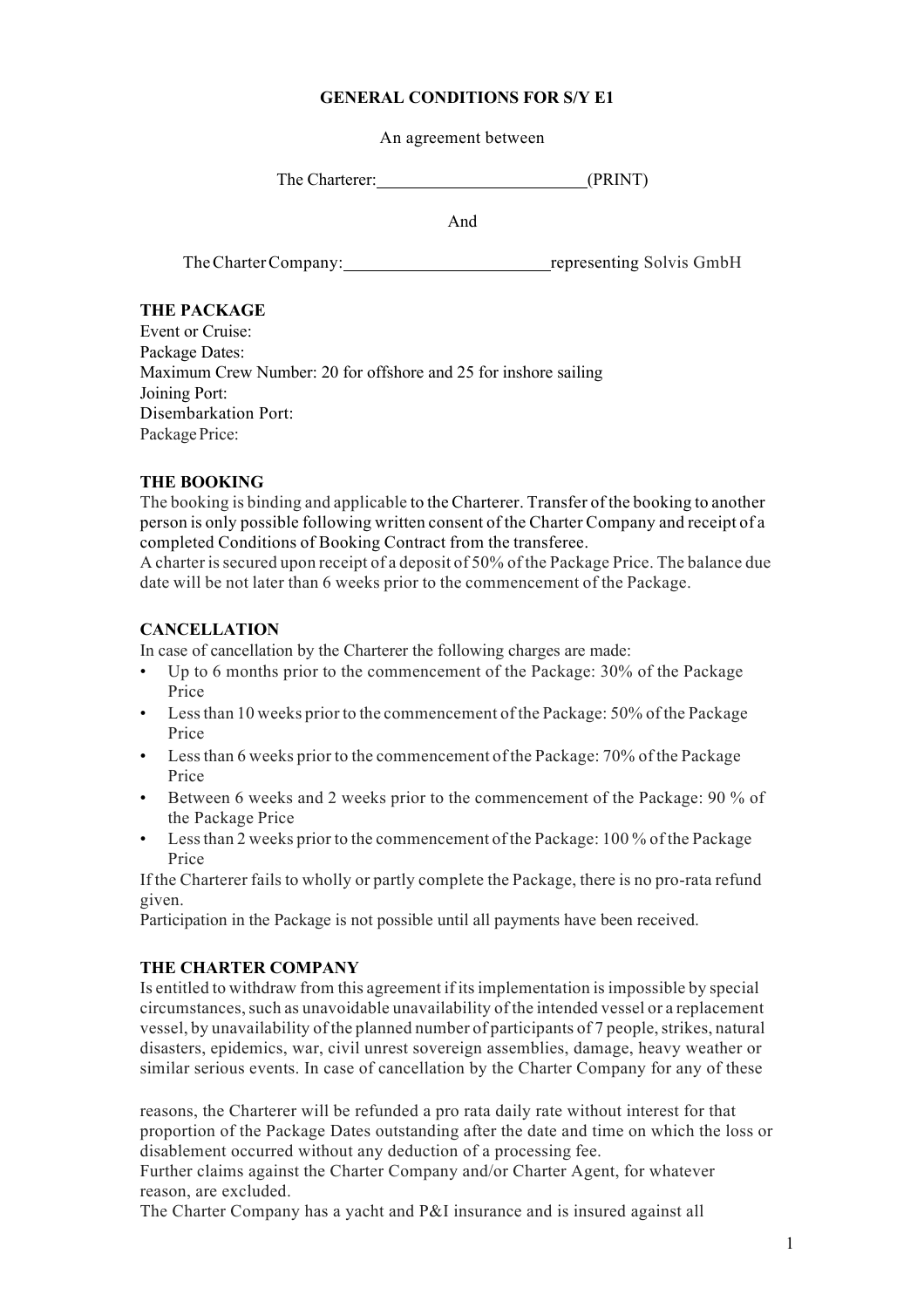liabilities. However the Charter Company will not accept any liability in case of damage or injury, due to whatever cause. There is no insurance coverage on board for baggage and valuables. The Charterer is required to provide their own insurance for travel and accident (including emergency transport evacuation) that covers yacht racing.

In the case of delay by weather or accident, no liability is assumed by the Charter Company and/or Charter Agent. In departure and arrival ports not specified in the Package, claims against the Charter Company and/or Charter Agent are excluded.

### **THE CHARTERER**

The Charterer may invite up to 18 additional guests to operate as crew for the event. The Charterer represents their guests as a single entity for the purposes of this agreement and signs on theirbehalf.

For insurance purposes, each guest is insured for at least 15 minutes with clothing to swim in deep water without a flotation device, providing the Charterer agrees by signing this agreement that they are in good health and do not suffer from contagious diseases, and do not suffer seizures. ALL health conditions MUST BE NOTIFIED in writing to the Charter Company prior to joining theYacht.

The Charterer is participating in a sporting event and has no agreement for either carriage or a package holiday.

The Charterer's guests are on board as Crew Members, not passengers and participate at their own risk in all sailing and related activities, and each is fully responsible for himself/herself.

The Charterer's guests shall take all necessary precautions for his/her own person, for example, putting on the life vest, clipping on above and below deck, transfer from the vessel to shore, etc.

The Charterer commits to comply with all applicable regulations on board and accepts that animals, weapons and illegal substances are not allowed on board. Furthermore, the Charterer agrees that there is no consumption of alcohol on board during navigation, neither the Charterer and his guests may be alcoholised when departing for navigation.

The Charterer's guests accept that in all ship manoeuvres and the usual work onboard a yacht they will take part to the best of their ability. It is agreed that at all times during the Package they will be helpful and considerate to all Crew Members.

In the event of malfunctions, the Charterer's guests are obliged to do everything reasonable to help rectify the problem and to minimize possible damages.

All costs and damages arising from the non-observance of passport, visa, customs, currency and health regulations, shall be borne by the Charterer who is advised to establish the implications of localregulations.

Acceptance of the Yacht shall imply the Yacht, its equipment, fixtures and fittings and sail wardrobe are in proper working order.

#### **THE CHARTER COMPANY REPRESENTATIVE**

The task of the Representative is to sail the yacht with the help of the Charterers, as well as to take sole responsibility for the navigation and seamanship. The Representative alone has the responsibility to make decisions that affect the safety of the Charterers and yacht. The Representative has all rights and obligations in accordance with the valid law of the sea. All Package destinations may be changed due to weather conditions at the discretion of the Representative.

#### **THE PACKAGE PRICE**

Is inclusive of:

- The Skipper who does not necessarily have to be the Helmsman
- Two days of yacht familiarization and race training
- Yacht fuel, water & gas costs